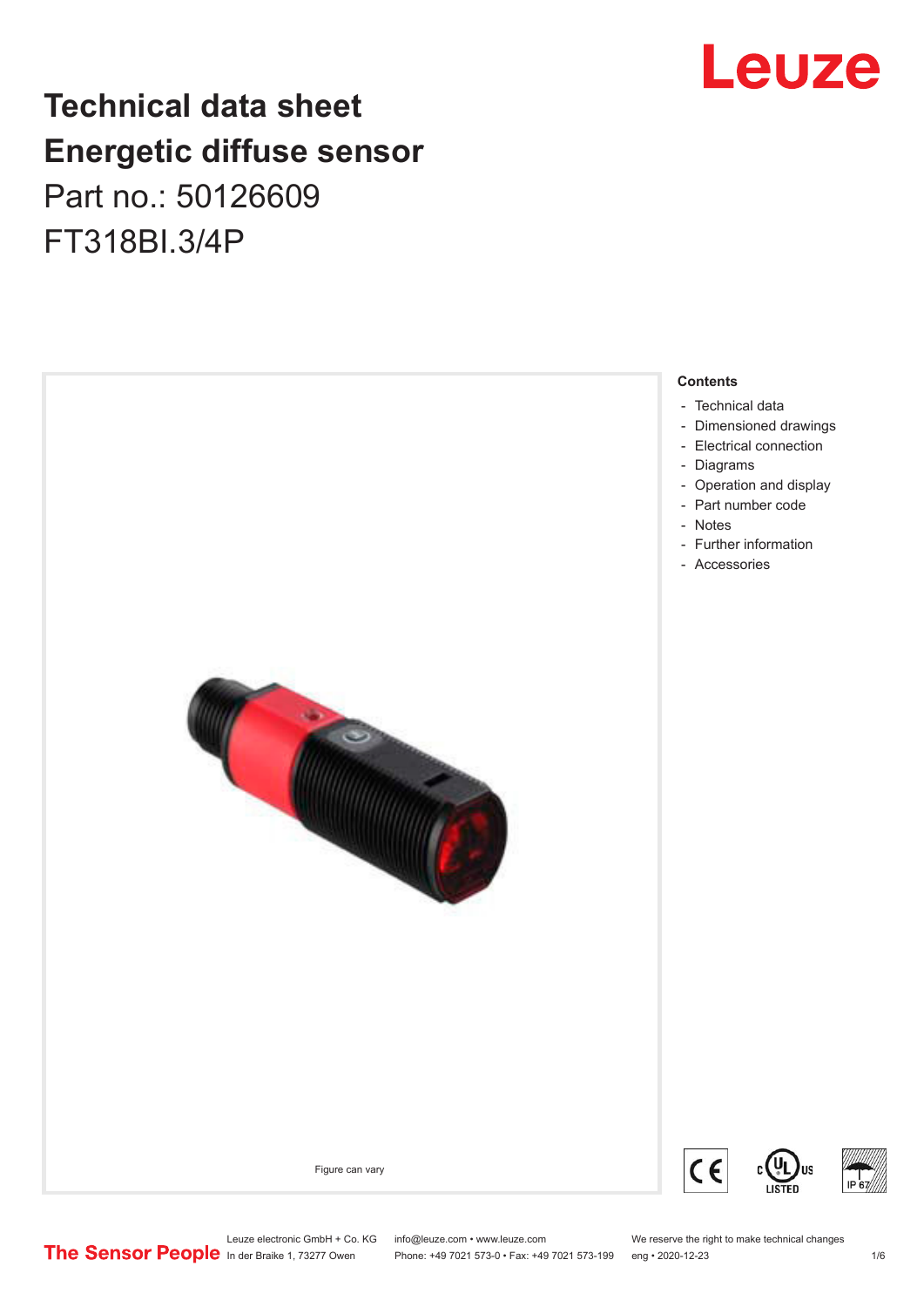## <span id="page-1-0"></span>**Technical data**

#### **Basic data**

**Series** 318B

**Operating principle** Diffuse reflection principle

#### **Special version**

#### **Optical data**

| <b>Operating range</b>           | Guaranteed operating range           |
|----------------------------------|--------------------------------------|
| Operating range, white 90%       | $0.0010.215$ m                       |
| Operating range, gray 50%        | $0.0010.19$ m                        |
| Operating range, gray 18%        | $0.0030.15$ m                        |
| Operating range, black 6%        | $0.0050.125$ m                       |
| <b>Operating range limit</b>     | Typical operating range              |
| Operating range limit, white 90% | $0.0010.28$ m                        |
| Operating range limit, gray 50%  | $0.0010.245$ m                       |
| Operating range limit, gray 18%  | $0.0030.19$ m                        |
| Operating range limit, black 6%  | $0.0050.16$ m                        |
| Light source                     | LED, Infrared                        |
| <b>LED light wavelength</b>      | 850 nm                               |
| <b>Transmitted-signal shape</b>  | Pulsed                               |
| LED group                        | Exempt group (in acc. with EN 62471) |
|                                  |                                      |

#### **Electrical data**

**Protective circuit** 

| Polarity reversal protection |  |
|------------------------------|--|
| Short circuit protected      |  |

| Performance data              |                                     |
|-------------------------------|-------------------------------------|
| Supply voltage U <sub>p</sub> | 10  30 V, DC, Incl. residual ripple |
| <b>Residual ripple</b>        | $0 15 \%$ , From $U_{p}$            |
| Open-circuit current          | $020$ mA                            |
|                               |                                     |

#### **Outputs**

**Number of digital switching outputs** 2 Piece(s)

#### **Switching outputs Voltage type** DC **Switching current, max.** 100 mA

**Switching voltage** 

high:  $\geq$ (U<sub>p</sub>-2.5V) low: ≤2.5V

**Switching element** Transistor, PNP

**Switching output 1 Switching element** Transistor, PNP **Switching principle** Light switching

| <b>Switching output 2</b>  |                        |
|----------------------------|------------------------|
| Switching element          | <b>Transistor, PNF</b> |
| <b>Switching principle</b> | Dark switching         |

#### **Timing**

| Switching frequency  | 500 Hz          |
|----------------------|-----------------|
| <b>Response time</b> | 1 <sub>ms</sub> |
| Readiness delay      | 300 ms          |



| <b>Connection 1</b>            |                       |
|--------------------------------|-----------------------|
| <b>Function</b>                | Signal OUT            |
|                                | Voltage supply        |
| Type of connection             | Cable                 |
| Cable length                   | 2,000 mm              |
| <b>Sheathing material</b>      | <b>PUR</b>            |
| Cable color                    | <b>Black</b>          |
| <b>Number of conductors</b>    | 4-wire                |
| Wire cross section             | $0.2$ mm <sup>2</sup> |
|                                |                       |
| <b>Mechanical data</b>         |                       |
| <b>Thread size</b>             | $M18 \times 1$ mm     |
| Dimension (Ø x L)              | 18 mm x 46 mm         |
| <b>Housing material</b>        | Plastic               |
| <b>Plastic housing</b>         | <b>ABS</b>            |
| Lens cover material            | Plastic               |
| Net weight                     | 70 g                  |
| <b>Housing color</b>           | <b>Black</b>          |
|                                | Red                   |
|                                |                       |
| <b>Operation and display</b>   |                       |
| Type of display                | LED                   |
| <b>Number of LEDs</b>          | 1 Piece(s)            |
| <b>Operational controls</b>    | Teach button          |
| <b>Environmental data</b>      |                       |
| Ambient temperature, operation | $-40$ 60 °C           |
| Ambient temperature, storage   | -40  70 °C            |
|                                |                       |
| <b>Certifications</b>          |                       |
| Degree of protection           | IP 67                 |
| <b>Protection class</b>        | III                   |
| <b>Certifications</b>          | c UL US               |
| <b>Standards applied</b>       | IEC 60947-5-2         |
| <b>Classification</b>          |                       |
| <b>Customs tariff number</b>   | 85365019              |
| eCl@ss 5.1.4                   | 27270903              |
| eCl@ss 8.0                     | 27270903              |
| eCl@ss 9.0                     | 27270903              |
| eCl@ss 10.0                    | 27270903              |
|                                | 27270903              |
|                                |                       |
| eCl@ss 11.0                    |                       |
| <b>ETIM 5.0</b>                | EC001821              |
| <b>ETIM 6.0</b>                | EC001821              |
| <b>ETIM 7.0</b>                | EC001821              |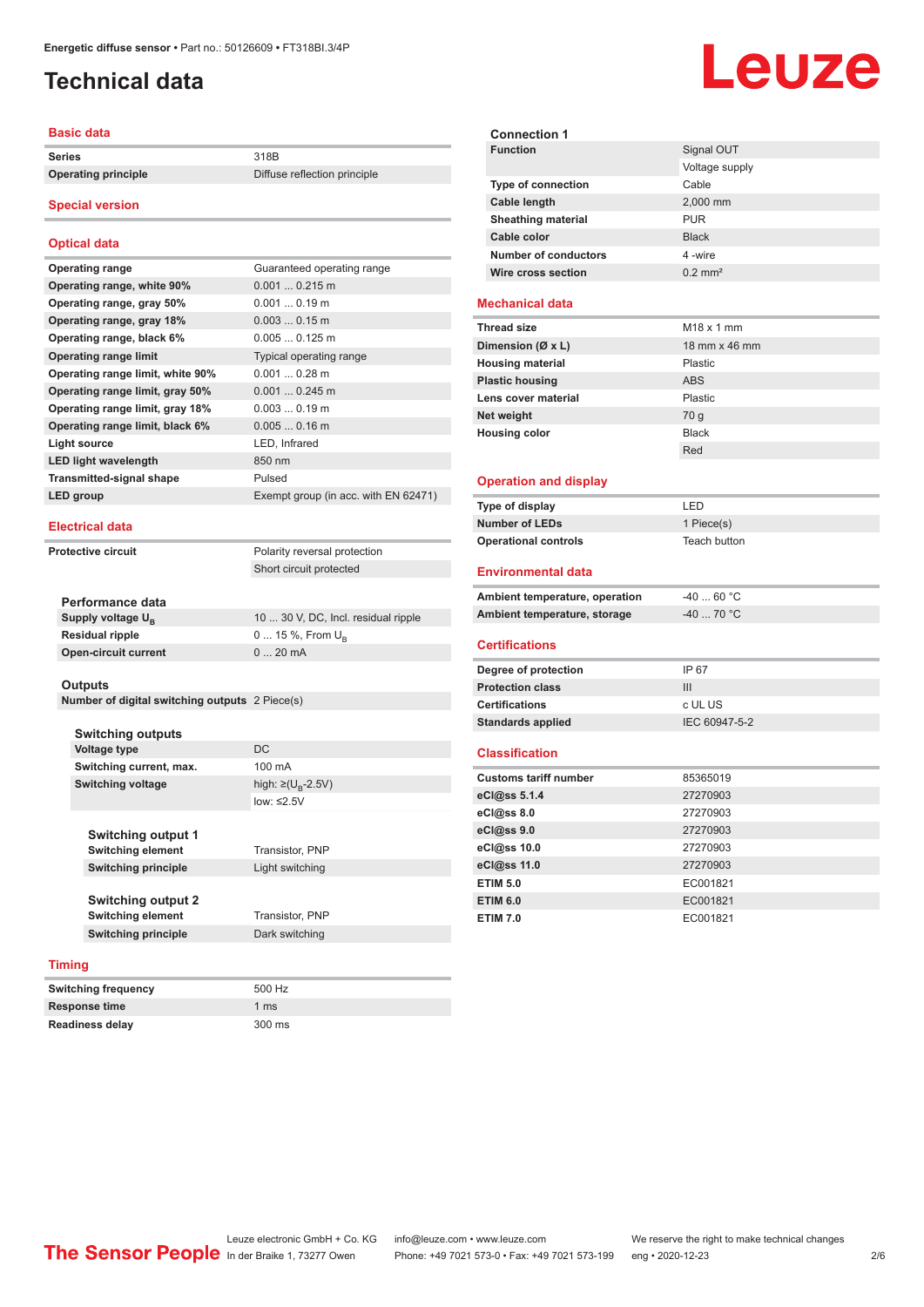## <span id="page-2-0"></span>**Dimensioned drawings**

All dimensions in millimeters





## **Electrical connection**

**Connection 1**

| <b>Function</b>             | Signal OUT            |
|-----------------------------|-----------------------|
|                             | Voltage supply        |
| <b>Type of connection</b>   | Cable                 |
| Cable length                | 2,000 mm              |
| <b>Sheathing material</b>   | <b>PUR</b>            |
| Cable color                 | <b>Black</b>          |
| <b>Number of conductors</b> | 4 -wire               |
| Wire cross section          | $0.2$ mm <sup>2</sup> |

A Optical axis B Indicator diode

15

C Teach button

Leuze electronic GmbH + Co. KG info@leuze.com • www.leuze.com We reserve the right to make technical changes In der Braike 1, 73277 Owen Phone: +49 7021 573-0 • Fax: +49 7021 573-199 eng • 2020-12-23 3/6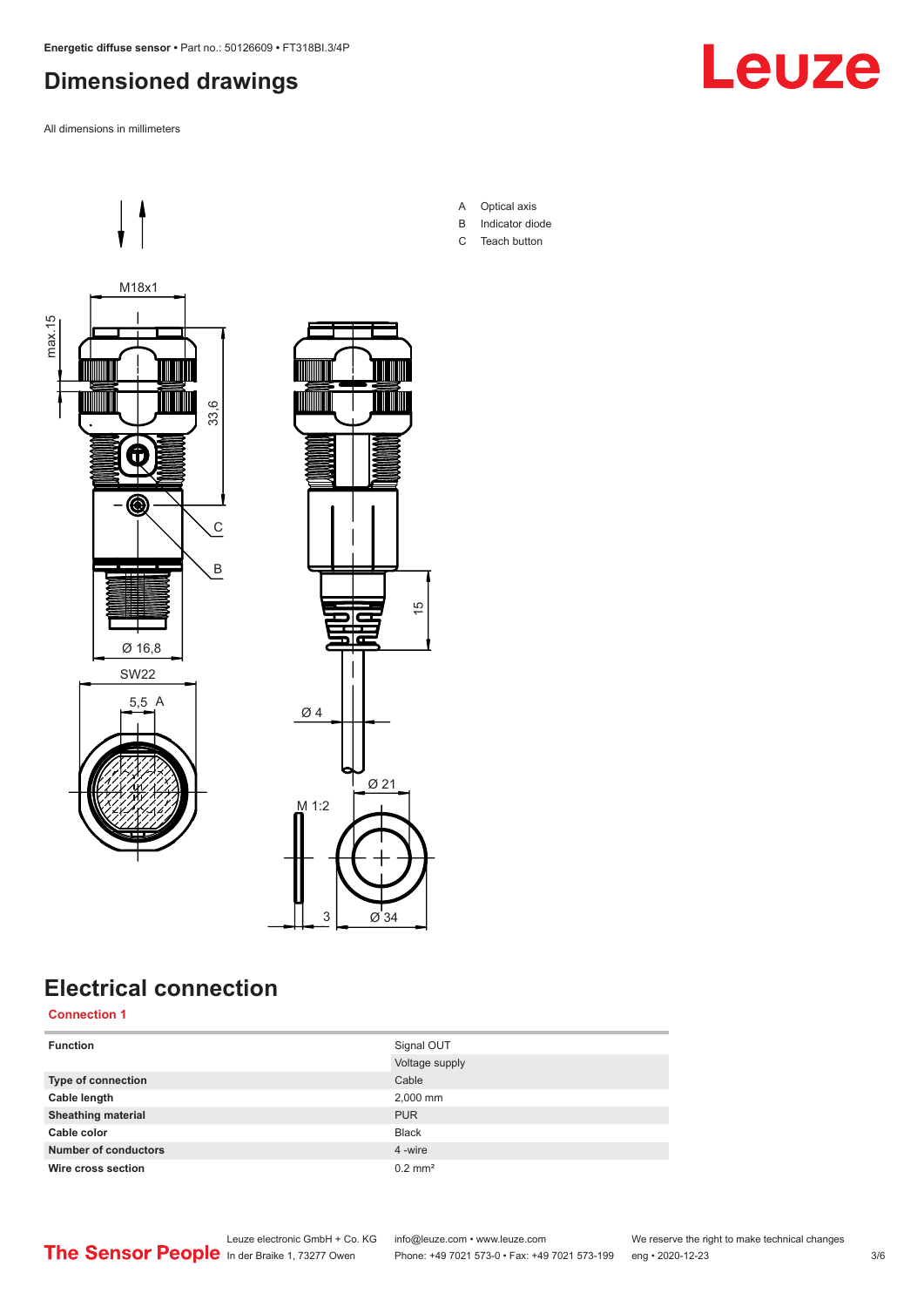## <span id="page-3-0"></span>**Electrical connection**

# Leuze

**Conductor color Conductor assignment**

| <b>Brown</b> | $V +$            |
|--------------|------------------|
| White        | OUT <sub>2</sub> |
| Blue         | <b>GND</b>       |
| <b>Black</b> | OUT <sub>1</sub> |
|              |                  |

## **Diagrams**

#### Typ. black/white behavior



- x Range [mm]
- y Reduction of range [mm]
- A White 90%
- B Gray 50%
- C Gray 18%
- D Black 6%

**Fading: black/white error < 50 %**The black/white error is calculated from the operating range against white and the reduction of the operating range against black:**black/white error = reduction of the operating range against black / operating range against white x 100%**

## **Operation and display**

| <b>LED</b> | Display                  | <b>Meaning</b>        |
|------------|--------------------------|-----------------------|
|            | Green, continuous light  | Operational readiness |
|            | Yellow, continuous light | Object detected       |

## **Part number code**

Part designation: **XXX318BY-AAAF.BB/CC-DDD**

| <b>XXX318B</b> | <b>Operating principle</b><br>PRK: retro-reflective photoelectric sensor with polarization filter<br>ET: energetic diffuse reflection sensor<br>FT: diffuse reflection sensor with fading<br>LE: throughbeam photoelectric sensor receiver<br>LS: throughbeam photoelectric sensor transmitter                                                                                                                  |
|----------------|-----------------------------------------------------------------------------------------------------------------------------------------------------------------------------------------------------------------------------------------------------------------------------------------------------------------------------------------------------------------------------------------------------------------|
| Y              | Light type<br>n/a: red light<br>I: infrared light                                                                                                                                                                                                                                                                                                                                                               |
| <b>AAAF</b>    | Preset range (optional)<br>n/a: operating range acc. to data sheet<br>xxxF: preset range [mm]                                                                                                                                                                                                                                                                                                                   |
| <b>BB</b>      | Equipment<br>n/a: axial optics<br>W: 90° angular optics<br>3: teach-in via button<br>X: reinforced fading                                                                                                                                                                                                                                                                                                       |
| CC             | Switching output / function (OUT1 = pin 4, OUT2 = pin 2):<br>4: PNP transistor output, light switching<br>P: PNP transistor output, dark switching<br>2: NPN transistor output, light switching<br>N: NPN transistor output, dark switching<br>9: input for transmitter deactivation (deactivation with HIGH signal)<br>D: input for transmitter deactivation (deactivation with LOW signal)<br>X: pin not used |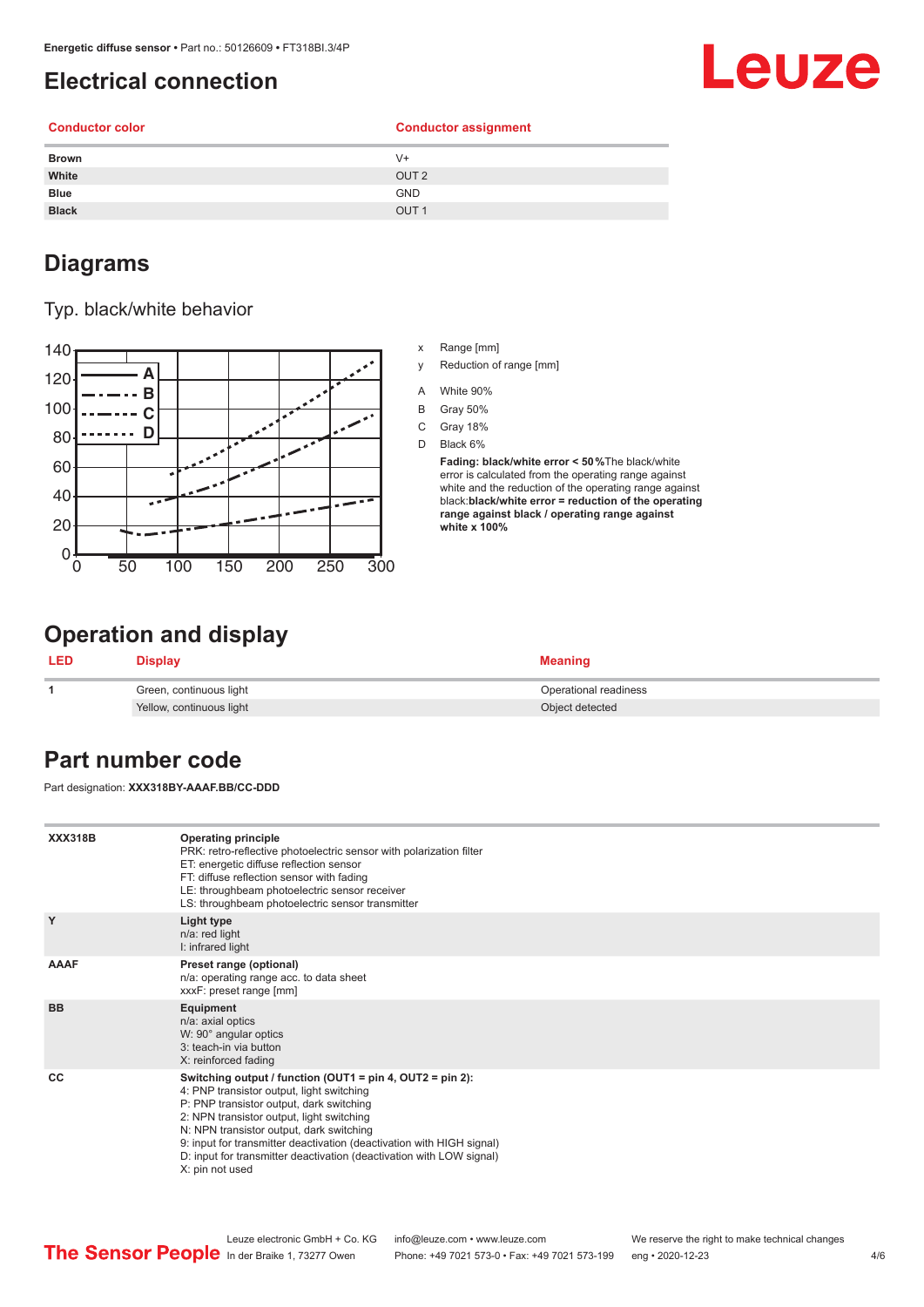#### <span id="page-4-0"></span>**Part number code**



| <b>DDD</b><br><b>Electrical connection</b><br>n/a: cable, standard length 2000 mm, 4-wire<br>M12: M12 connector, 4-pin (plug)<br>5000: cable, standard length 5000 mm, 4-wire<br>200-M12: cable, length 200 mm with M12 connector, 4-pin, axial (plug) |                                                                                                 |
|--------------------------------------------------------------------------------------------------------------------------------------------------------------------------------------------------------------------------------------------------------|-------------------------------------------------------------------------------------------------|
|                                                                                                                                                                                                                                                        | <b>Note</b>                                                                                     |
|                                                                                                                                                                                                                                                        | $\&$ A list with all available device types can be found on the Leuze website at www.leuze.com. |

#### **Notes**

| <b>Observe intended use!</b>                                                                                                                                                                                                     |
|----------------------------------------------------------------------------------------------------------------------------------------------------------------------------------------------------------------------------------|
| $\%$ This product is not a safety sensor and is not intended as personnel protection.<br>$\&$ The product may only be put into operation by competent persons.<br>$\%$ Only use the product in accordance with its intended use. |

#### **For UL applications:**

ª For UL applications, use is only permitted in Class 2 circuits in accordance with the NEC (National Electric Code).

ª These proximity switches shall be used with UL Listed Cable assemblies rated 30V, 0.5A min, in the field installation, or equivalent (categories: CYJV/ CYJV7 or PVVA/PVVA7)

## **Further information**

- Sum of the output currents for both outputs, 50 mA for ambient temperatures > 40 °C
- With the set scanning range, a tolerance of the operating range is possible depending on the reflection properties of the material surface.

## **Accessories**

#### Mounting technology - Mounting brackets

|      | Part no. | <b>Designation</b> | <b>Article</b>   | <b>Description</b>                                                                                                                                                                                                           |
|------|----------|--------------------|------------------|------------------------------------------------------------------------------------------------------------------------------------------------------------------------------------------------------------------------------|
| ind. | 50113548 | <b>BT D18M.5</b>   | Mounting bracket | Diameter, inner: 18 mm<br>Design of mounting device: Angle, L-shape<br>Fastening, at system: Through-hole mounting<br>Mounting bracket, at device: Screw type<br>Type of mounting device: Rigid<br>Material: Stainless steel |